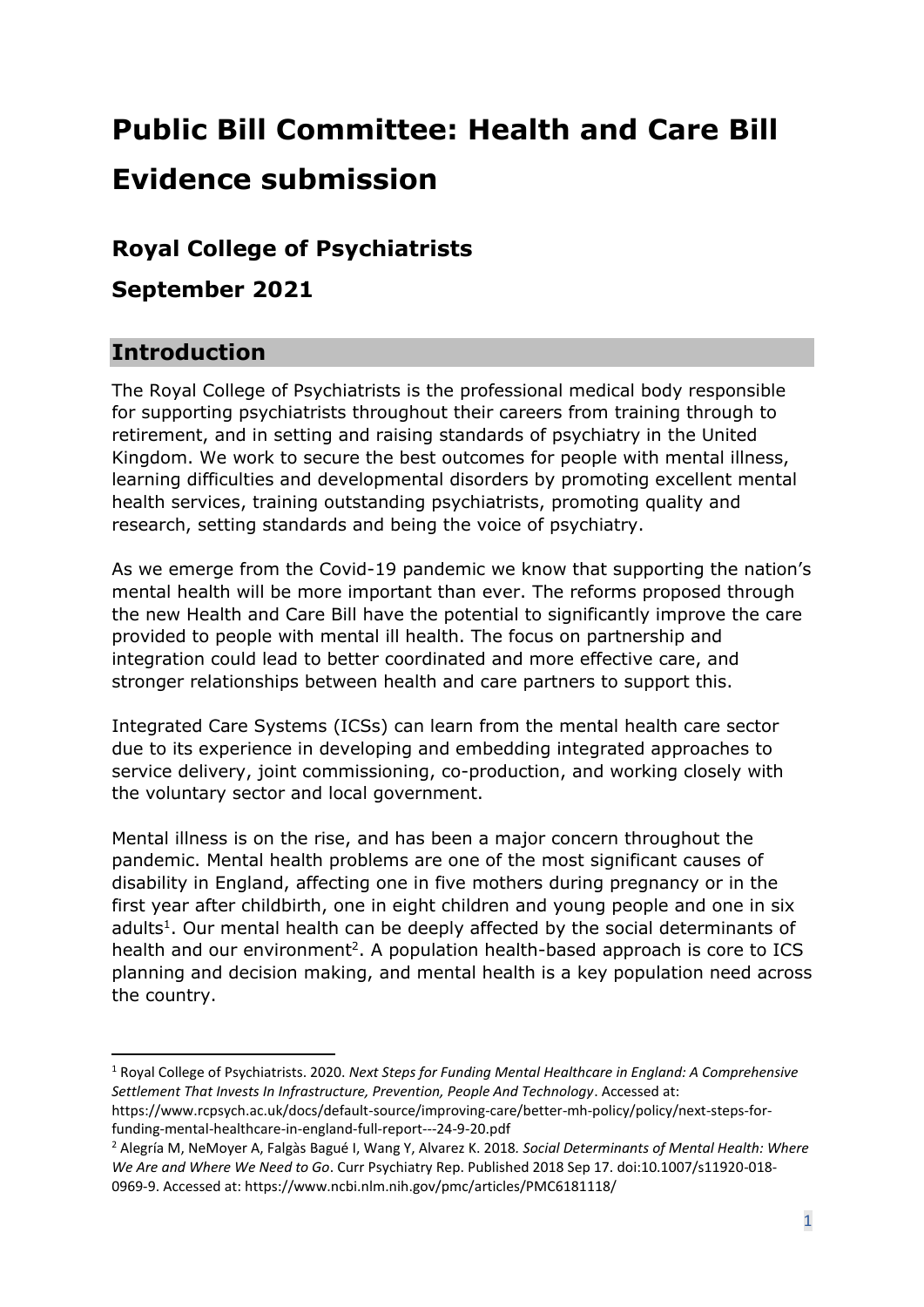In consultation with members and partner organisations, and on reviewing relevant evidence, we have developed initial suggestions for strengthening the Health and Care Bill to ensure a stronger legal foundation for parity of esteem between mental and physical health, to reduce mental health inequalities, to support collaboration with patients, carers and the voluntary and community sector (VCSE), and ensure we have the right healthcare workforce.

In summary, our proposals for strengthening the legislation comprise the following suggested amendments:

- 1. A new duty for Integrated Care Boards (ICBs) to promote parity of esteem between mental and physical health.
- 2. A requirement for a mental health representative on every ICB so that the needs of patients with a mental illness are not forgotten.
- 3. Rewording of the ICB duty on quality of services to give equal consideration to mental and physical illness.
- 4. A requirement for the Secretary of State to, at least once every two years, report independently verified workforce supply and demand projections.
- 5. A requirement for ICBs to implement systems to identify and monitor inequalities in mental and physical health.
- 6. Strengthening the legislation to support collaboration with patients, carers, and the VCSE sector.

# **Ensuring parity of esteem between physical and mental health**

Mental illness represents up to 23% of the total burden of ill health in the UK but only 11% of NHS England's budget<sup>3</sup>. As we emerge from the Covid-19 pandemic and proposals are developed for restructuring of the NHS, the opportunity to address this shortfall in resourcing and prioritisation must be taken.

The mental health impacts of the pandemic have been stark, and even prepandemic, levels of mental illness were rising overall. In March 2021, there were more than 400,000 referrals to mental health services - the highest ever recorded in a calendar month. There were 404,552 referrals reported in March 2021, which is 36% up on the pandemic-impacted March 2020 and 26% up on the pre pandemic March 2019<sup>4</sup>. Modelling from the Centre for Mental Health suggests that an additional 10 million people may need mental health care as a result of the pandemic<sup>5</sup>.

<sup>3</sup> The Kings Fund. 2015. *Has the government put mental health on an equal footing with physical health?* Accessed at: https://www.kingsfund.org.uk/projects/verdict/has-government-put-mental-health-equalfooting-physical-health

<sup>4</sup> NHS Digital. 2021. *MHS32*. Accessed at: https://digital.nhs.uk/data-and-

information/publications/statistical/mental-health-services-monthly-statistics

<sup>5</sup> Centre for Mental Health. 2020. *[Covid-19 and the nation's mental health: October 2020](https://www.centreformentalhealth.org.uk/publications/covid-19-and-nations-mental-health-october-2020)*. Accessed at: https://www.centreformentalhealth.org.uk/news/10-million-people-england-may-need-support-their-mental-

health-result-pandemic-says-centre-mental-health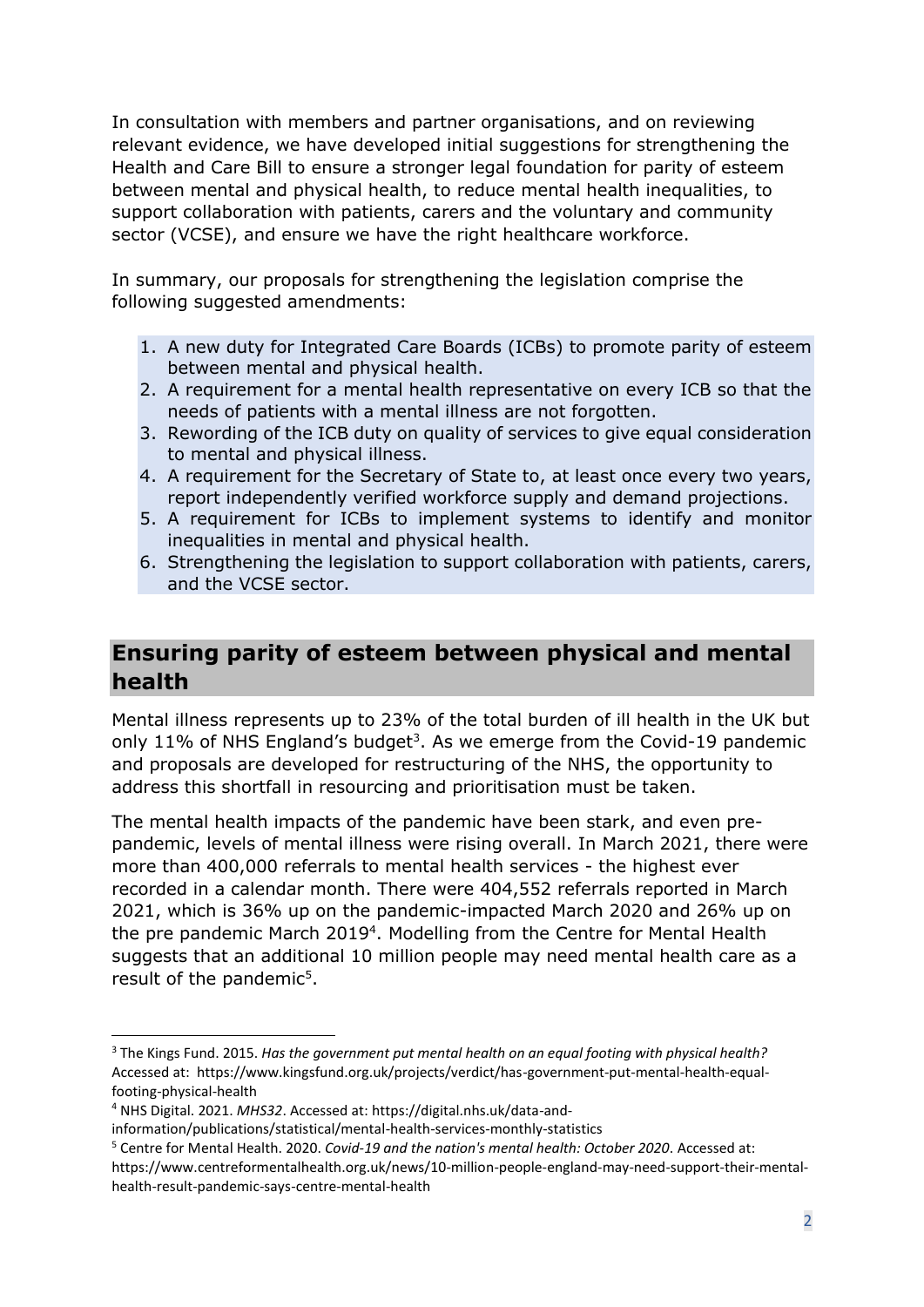Funding made available via the Long Term Plan is welcome, but it alone will not address the huge challenges facing the mental health care system in England. We must be realistic about rising demand as a result of the pandemic, as well as the backlog to be worked through, and enable mental health services to meet patient needs.

As we learn more about mental illness and its impact on our health, the historic imbalance in prioritisation between efforts to provide physical and mental health care become clear. Although we have made significant progress on parity of esteem, the legacy of this imbalance is still pervasive. Through a recent survey we found that 63% of responding psychiatrists felt that their local area had been ineffective in working towards parity of esteem. Less than one in ten said their local area was effectively promoting parity of esteem<sup>6</sup>.

As the Bill sets up the new legal structures for the NHS, it is vital that we don't repeat the mistakes of the past. The Bill needs to go further on mental health to make sure ICSs are considering mental health as well as physical health in their decision making.

## **RECOMMENDATION 1: A new duty should be added for ICBs to 'Promote parity of esteem between physical and mental health', and to demonstrate work toward this through forward planning and annual reports**

- Every ICB should be required to promote parity of esteem. It should be included in their 'forward plans' and they should be required to report on it as part of their annual reports. This would increase transparency and help hold the system to account.
- This should not create extra burdens or be a box ticking exercise because NHS England and NHS Improvement already require annual information on how local areas are progressing against national plans to improve care for people with a mental illness, including information on waiting times and patient outcomes. This would largely involve making this information public within the ICB annual report.

#### **Proposed amendment**

*Part 1, page 18, line 25 insert new clause – Duty to promote parity of esteem between mental and physical health*

*Each integrated care board must have regard to, in the exercise of its functions, the equal importance of mental and physical health* **Proposed amendment**

*Clause 14Z50, page 21, line 12, at end insert – Section [insert new clause on duty to promote parity of esteem between mental and physical health] Duty to promote parity of esteem between mental and physical health*

<sup>6</sup> Royal College of Psychiatrists. 2021. *Research Panel survey findings 2021*. Survey data available on request.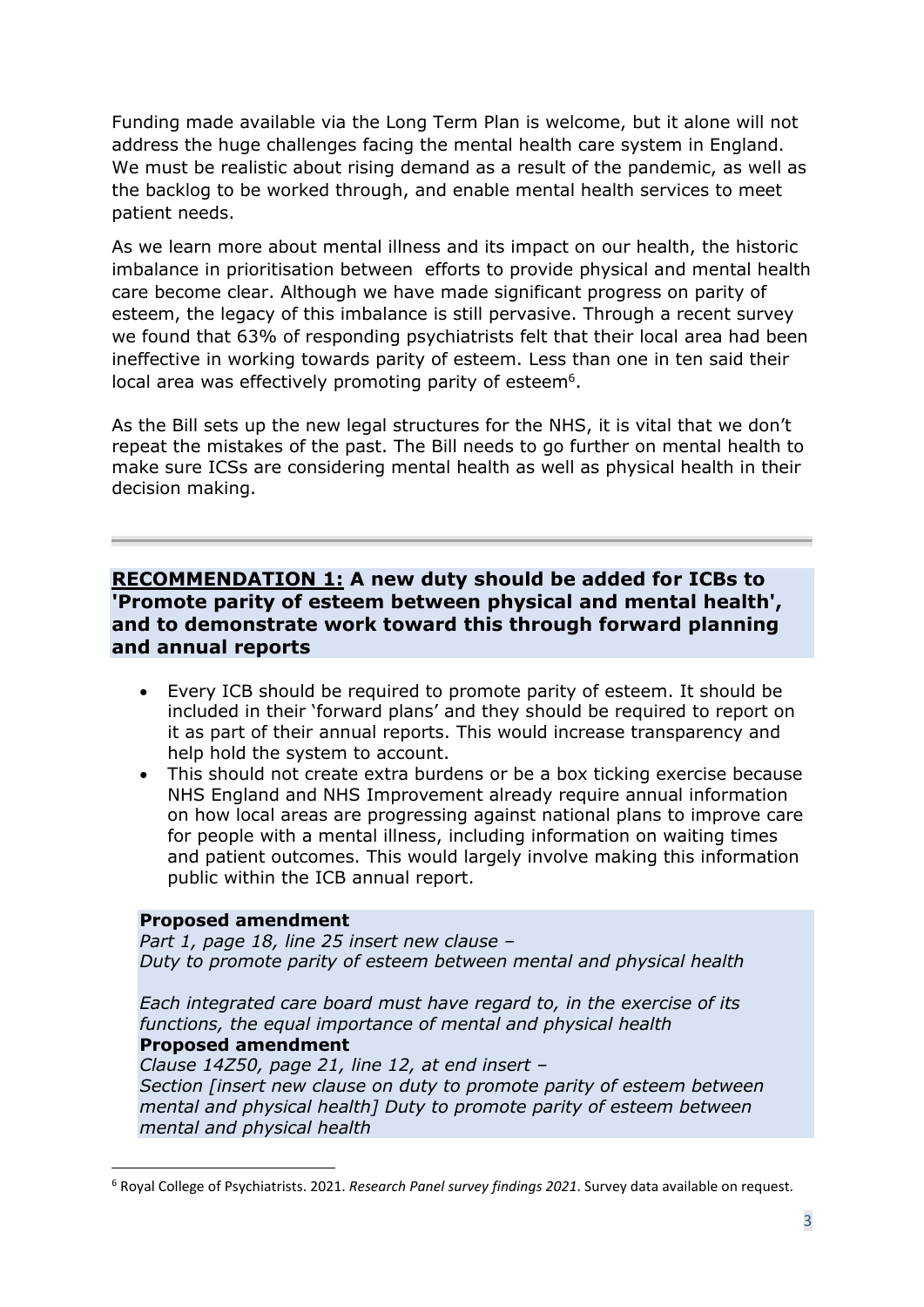#### **Member's explanatory statement**

*This amendment would require the joint forward plans for integrated care boards and their partners to include a description of how they plan to meet their duty to promote parity of esteem between mental and physical health*

#### **Proposed amendment**

*Clause 14Z56, page 24, line 30, at end insert – Section [insert new clause on duty to promote parity of esteem between mental and physical health] Duty to promote parity of esteem between* 

#### *mental and physical health* **Member's explanatory statement**

*This amendment would require the integrated care board annual reports to include a review of what they have done to to meet their duty to promote parity of esteem between mental and physical health*

## **RECOMMENDATION 2: A mental health representative must be mandated on the ICBs, in addition to the current minimum membership**

- The current wording of the Bill and the guidance published by the NHS means it will be possible for some areas to have no mental health representation on the ICB. We share [the concerns of NHS Mental Health](https://www.nhsconfed.org/publications/mental-health-trusts-call-guaranteed-representation-ics-nhs-boards)  [Trusts](https://www.nhsconfed.org/publications/mental-health-trusts-call-guaranteed-representation-ics-nhs-boards)<sup>7</sup> that not having a mandated representative would be a backwards step for parity of esteem for mental health and may mean resources are diverted away from mental health services.
- While individuals within the current proposed board membership may have some experience of mental health, and will have engaged with mental health providers to seek their views, specialist mental health expertise will be needed. Without it, there is a risk that a significant proportion of healthcare need across the locality will not be fully understood and provided for in decision-making.
- Furthermore, as the ICS Design Framework has clearly set out, ICS NHS boards will have responsibility for funding decisions on several key aspects of population care, including mental health and the meeting of the Mental Health Investment Standard.
- The RCPsych recently surveyed 120 members in England who were asked about the local involvement of mental health providers in ICS decisionmaking. 42% of respondents sadly felt it was either 'very poor' or 'poor', with only 15% rating it good or very good.

#### **Proposed amendment**

*Schedule 2, Page 120 line 14 leave out subsection (a) and insert: "(a) one member nominated jointly by the NHS trusts and NHS foundation trusts that—*

*(i) provide services for the purposes of physical healthcare within the integrated care board's area, and*

<sup>7</sup> Mental Health Network. 2021. *Mental health trusts call for guaranteed representation on ICS NHS boards.* Accessed at: https://www.nhsconfed.org/publications/mental-health-trusts-call-guaranteed-representationics-nhs-boards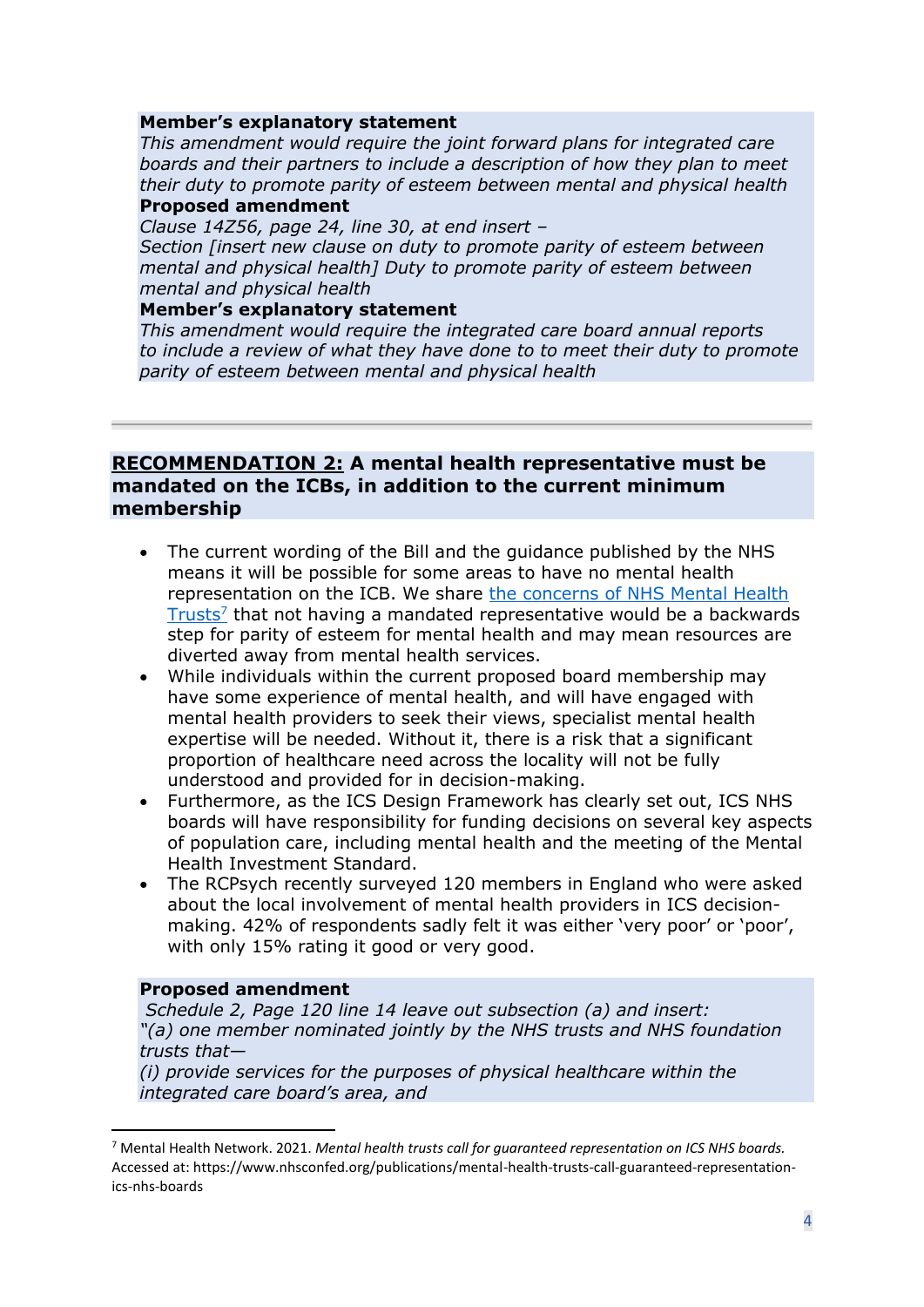*(ii) are of a prescribed description; (b) one member nominated jointly by the NHS trusts and NHS foundation trusts that—*

*(i) provide services for the purposes of mental healthcare within the integrated care board's area, and*

*(ii) are of a prescribed description;"*

## *Member's explanatory statement*

*This amendment would require Integrated Care Boards to have members representing trusts whose primary responsibility is for mental health care as well as trusts whose primary responsibility is for physical healthcare.*

## **RECOMMENDATION 3: The ICB 'Duty as to improvement in quality of services' (14Z34) should include reference to mental health**

- In keeping with efforts to promote parity of esteem and ensure that mental health services are not under-prioritised as has historically been the case, we recommend the explicit inclusion of mental illness in the duty to improve healthcare services on an ongoing basis.
- As ICBs must report on this duty, we believe the explicit inclusion of mental illness will stimulate efforts to improve mental healthcare.
- While the Bill specifically clarifies that when it refers to health care it means mental and physical health, there is no similar clarification for illness. This could, therefore, create an unintended loophole and miss an opportunity to remind ICBs of their duties for people with mental illness.
- We believe not having this would be a backwards step considering the Health and Social Care Act 2012 was amended to ensure that mental health was specifically referenced in the duties of the Secretary of State<sup>8</sup>. This has commonly been seen as creating a legal duty to work towards parity of esteem at a national level. This law has been one of the key drivers to ensure the NHS does not forget about mental health and it is vital that this new law replicates the same language at a local level.

### **Proposed amendment**

*Part 1, Page 16, line 12 after "of" insert "physical and mental" Member's explanatory statement*

*This amendment would require integrated care boards to work towards improving the quality of services provided to individuals for or in connection with the prevention, diagnosis or treatment of mental illness as well as physical illness.*

<sup>8</sup> UK Government. 2012. *Health and Social Care Act 2012 - Part 1*. Accessed at: https://www.legislation.gov.uk/ukpga/2012/7/section/1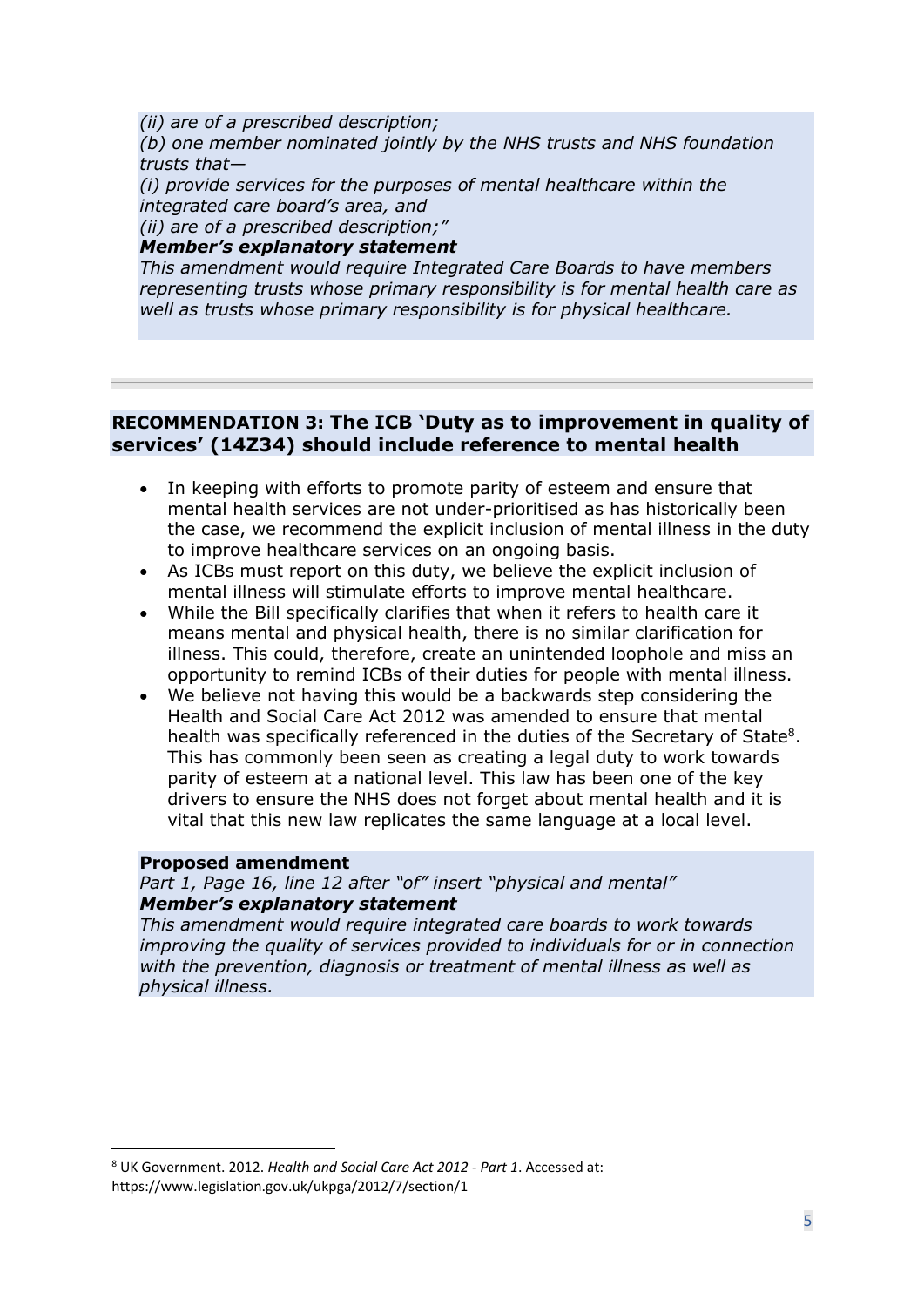# **Ensuring we have the right NHS mental health workforce**

In the mental health sector, recruiting enough skilled staff to meet the needs of patients is an urgent challenge. To overcome this challenge, the Five Year Forward View for Mental Health and NHS Long Term Plan both included indicative workforce requirements to deliver service ambitions. However, the numbers required for the Five Year Forward View for Mental Health have not been met, and the numbers required for the NHS Long Term Plan are not on track to be met. This means that an insufficient workforce remains widely recognised as one of the biggest risks to delivering national ambitions to improve mental healthcare<sup>9</sup>.

For example, in the plan to deliver the Five Year Forward View for Mental Health<sup>10</sup> – Stepping forward to 2020/21: The mental health workforce plan for England<sup>11</sup> – the Government set a target to employ 570 more consultant psychiatrists and 8,100 mental health nurses by March 2021. This deadline has now passed and there has been a complete failure to expand the mental health workforce. By March 2021, the NHS only filled 210 out of the target 570 (37%) consultant psychiatrist posts and 3,010 of the target 8,100 (37%) mental health nurses<sup>12</sup>. Furthermore, the NHS Long Term Plan is meant to build on the planned workforce set out in the Five Year Forward View, yet as of May 2021 we were around 390 consultant psychiatrists behind the target for 2020/21<sup>13</sup>, and therefore on course to miss the LTP target by 2023/24.

In part, this is because workforce planning has come too late in the planning cycle. For example, the workforce plan for the Five Year Forward View for Mental Health was published over a year later. It is also due to short-term workforce planning that fails to understand the length of time it takes to train staff, which is evidenced by two one-year People Plans that do not align with the workforce targets required to implement the Long Term Plan. To-date, there has also been no transparent attempts to sufficiently compare workforce supply against workforce demand meaning that persistent workforce shortages remain a reality.

The increase in vacancies is only making matters worse. Our 2019 Workforce Census showed that the number of vacant consultant posts across England more than tripled from 220 in 2013 to 708 in 2019, which resulted in 10% of all consultant psychiatrist roles being unfilled $14$ . More recent data from the fourth

<sup>9</sup> The Health Foundation, The King's Fund and Nuffield Trust. 2018. *The healthcare workforce in England.*  Accessed at[: https://www.kingsfund.org.uk/sites/default/files/2018-](https://www.kingsfund.org.uk/sites/default/files/2018-11/The%20health%20care%20workforce%20in%20England.pdf)

[<sup>11/</sup>The%20health%20care%20workforce%20in%20England.pdf](https://www.kingsfund.org.uk/sites/default/files/2018-11/The%20health%20care%20workforce%20in%20England.pdf)

<sup>10</sup> NHS England. 2016*. Implementing the Five Year Forward View for Mental Health.* Accessed at:

<https://www.england.nhs.uk/wp-content/uploads/2016/07/fyfv-mh.pdf>

<sup>11</sup> Health Education England. 2017. *Stepping forward to 2020/21: The mental health workforce plan for England.* Accessed at:

[https://www.hee.nhs.uk/sites/default/files/documents/Stepping%20forward%20to%20202021%20-](https://www.hee.nhs.uk/sites/default/files/documents/Stepping%20forward%20to%20202021%20-%20The%20mental%20health%20workforce%20plan%20for%20england.pdf) [%20The%20mental%20health%20workforce%20plan%20for%20england.pdf](https://www.hee.nhs.uk/sites/default/files/documents/Stepping%20forward%20to%20202021%20-%20The%20mental%20health%20workforce%20plan%20for%20england.pdf)

<sup>12</sup> NHS Digital. 2021. *NHS Workforce Statistics - March 2021*. Accessed at[: https://digital.nhs.uk/data-and](https://digital.nhs.uk/data-and-information/publications/statistical/nhs-workforce-statistics/march-2021)[information/publications/statistical/nhs-workforce-statistics/march-2021](https://digital.nhs.uk/data-and-information/publications/statistical/nhs-workforce-statistics/march-2021)

<sup>13</sup> NHS Digital. 2021. *NHS Workforce Statistics – May 2021.* Accessed at: [https://digital.nhs.uk/data-and](https://digital.nhs.uk/data-and-information/publications/statistical/nhs-workforce-statistics/may-2021)[information/publications/statistical/nhs-workforce-statistics/may-2021](https://digital.nhs.uk/data-and-information/publications/statistical/nhs-workforce-statistics/may-2021)

<sup>14</sup> The Royal College of Psychiatrists. 2019. *Census 2019.* Accessed at: [https://www.rcpsych.ac.uk/docs/default](https://www.rcpsych.ac.uk/docs/default-source/improving-care/workforce/census-final-update060720-1.pdf?sfvrsn=bffa4b43_8)[source/improving-care/workforce/census-final-update060720-1.pdf?sfvrsn=bffa4b43\\_8](https://www.rcpsych.ac.uk/docs/default-source/improving-care/workforce/census-final-update060720-1.pdf?sfvrsn=bffa4b43_8)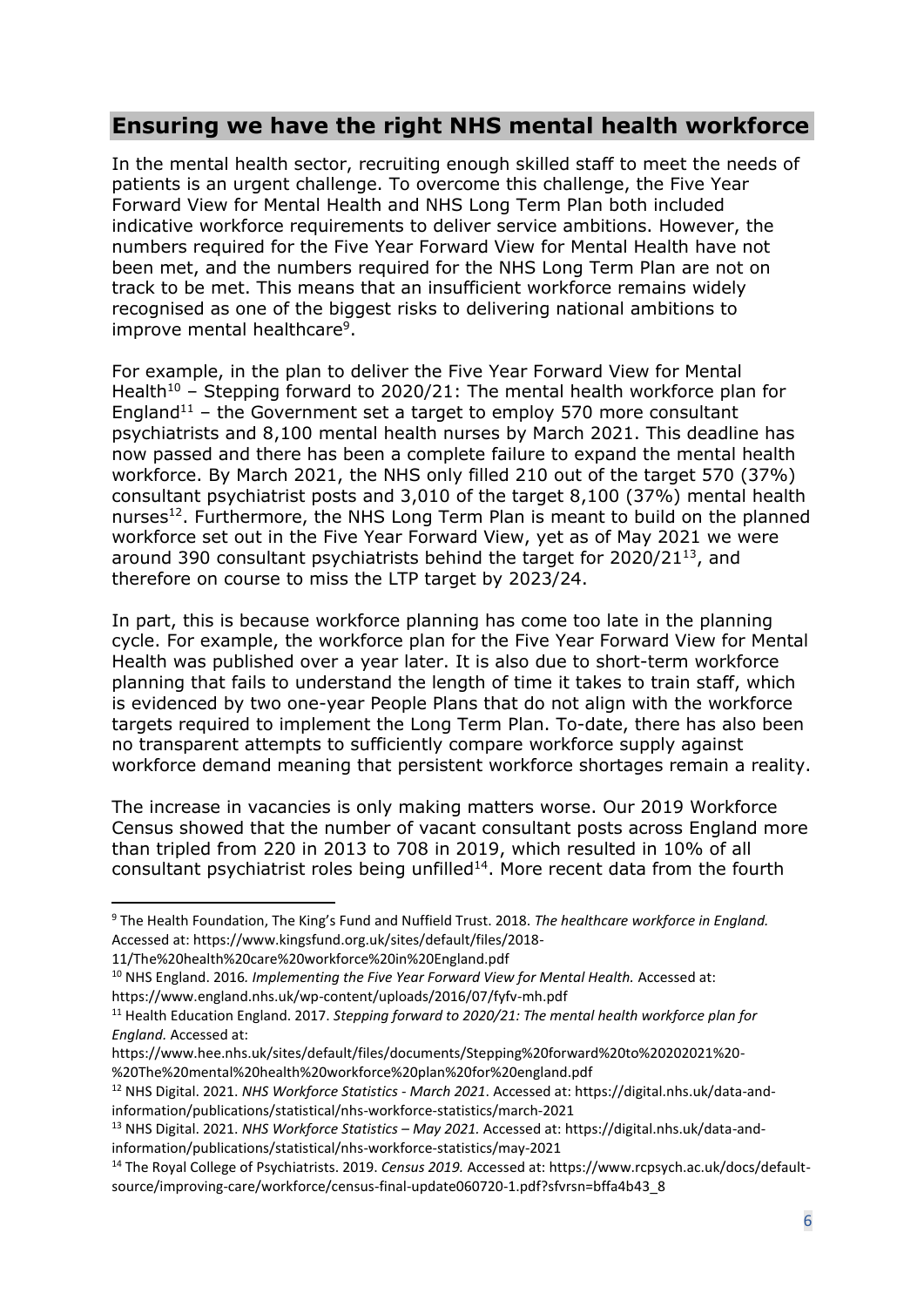quarter of 2020/21 showed a total of 16,660 WTE vacancies across the mental health workforce. Of those, 1,215 were for medical posts and 8,388 for nursing posts, which equates to 58% of total vacancies $^{15}$ .

The Health and Care Bill presents an important opportunity to address historical issues relating to a lack of long-term workforce planning, yet the current provisions are inadequate. A report every five years which sets out roles and responsibilities for workforce planning will fail to provide the transparency and accountability that is required to deliver the workforce that we need.

Alongside several other organisations<sup>1617</sup>, we have previously called for a duty to mandate the government to publish regular independently verified workforce supply and demand projections. The Health and Social Care Committee also recommended the publication of reports on workforce shortages and future staffing requirements covering the next 5, 10 and 20 years<sup>18</sup>.

With rising demand for mental health services due to the pandemic, it is more important than ever to address workforce shortages once and for all. The Office for Budget Responsibility (OBR) already predicts likely health care spending, by projecting likely healthcare activity, considering demographic changes and other factors such as the changing cost of healthcare and likely impact of technology and rising prevalence of certain health conditions. The Government is wellversed in using the expert guidance of OBR to inform decision making, and so we urge that workforce demand assessments are based on OBR projections (and the assumptions tied up in them) so that services can be planned in the knowledge that the workforce will be there to deliver it.

## **RECOMMENDATION 4: The Secretary of State should, at least once every two years, report independently verified workforce supply and demand projections**

- The current provisions in the Bill provide no clarity as to whether the system is training and retaining enough people to deliver services both now and in the future.
- To ensure that we have the staff numbers required to deliver the work that the OBR estimates we will need to carry out in future, we recommend the biannual publication of a report that sets out:
	- o Workforce numbers at the time of publication and projected supply for the following 5, 10 and 20 years

*support better workforce planning.* Accessed at[: https://www.health.org.uk/news-and-comment/news/the](https://www.health.org.uk/news-and-comment/news/the-nhs-bill-must-put-in-place-a-system-to-support-better-workforce-planning)[nhs-bill-must-put-in-place-a-system-to-support-better-workforce-planning](https://www.health.org.uk/news-and-comment/news/the-nhs-bill-must-put-in-place-a-system-to-support-better-workforce-planning)

<sup>15</sup> NHS Digital. 2021. *NHS Vacancy Statistics England April 2015 - March 2021.* Accessed at:

[https://digital.nhs.uk/data-and-information/publications/statistical/nhs-vacancies-survey/april-2015---march-](https://digital.nhs.uk/data-and-information/publications/statistical/nhs-vacancies-survey/april-2015---march-2021)[2021](https://digital.nhs.uk/data-and-information/publications/statistical/nhs-vacancies-survey/april-2015---march-2021)

<sup>16</sup> Academy of Medical Royal Colleges. 2021. *Letter to SoS Health and Social Care on workforce planning.*  Accessed at[: https://www.aomrc.org.uk/wp-content/uploads/2021/04/150421\\_Hancock\\_SoS\\_letter.pdf](https://www.aomrc.org.uk/wp-content/uploads/2021/04/150421_Hancock_SoS_letter.pdf) <sup>17</sup> Nuffield Trust, The Health Foundation and The King's Fund. 2021.*The NHS Bill must put in place a system to* 

<sup>18</sup> Health and Social Care Committee. 2021*. The Government's White Paper proposals for the reform of Health and Social Care.* Accessed at:

<https://committees.parliament.uk/publications/5827/documents/67112/default/>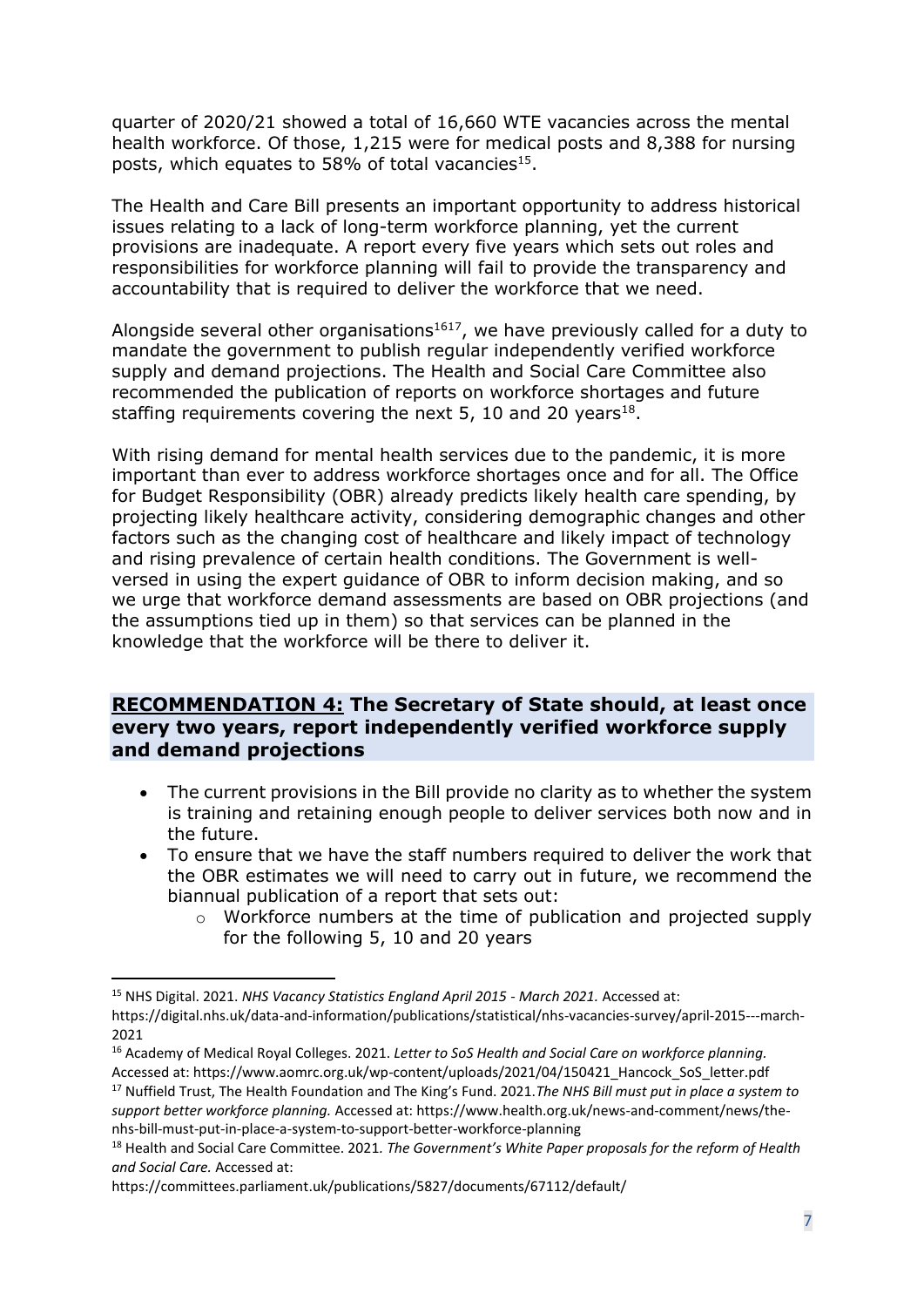- o Future workforce numbers based on the projected health and care needs of the population for the following 5, 10 and 20 years
- While this will not solve the workforce crisis, it will give us the best foundations to take long-term decisions about workforce planning to keep up with population need. It should, therefore, be used to inform local and regional training and recruitment needs, as well as underpin national recruitment and retention strategies.

#### **Proposed amendment**

*Part 1, Page 40, line 6 leave out subsection (1) and (2) and insert:*

*"(1) The Secretary of State must, at least once every two years, lay a report to parliament describing the system in place for assessing and meeting the workforce needs for the health, social care and public health services in England.* 

*(2) This report must include:*

*(a) an independently verified assessment of health, social care and public +projected supply for the following 5,10 and 20 years* 

*(b) an independently verified assessment of future health, social care and public health workforce numbers based on the projected health and care needs of the population for the following 5, 10 and 20 years, consistent with the Office for Budget Responsibility long-term fiscal projections* 

*(3) NHS England and Health Education England must assist in the preparation of a report under this section.* 

*(4) The organisations listed in subsection (3) must consult with health and care employers, providers, trade unions, royal colleges, and any other persons deemed necessary for the preparation of this report, taking full account of workforce intelligence, evidence and plans from local organisations and partners within integrated care boards"*

#### *Member's explanatory statement*

*This amendment would require biennial published assessments of the workforce numbers required to deliver the work that the Office for Budget Responsibility estimates will be carried out in future, based on projected demographic changes, the growing prevalence of certain health conditions and likely impact of technology.*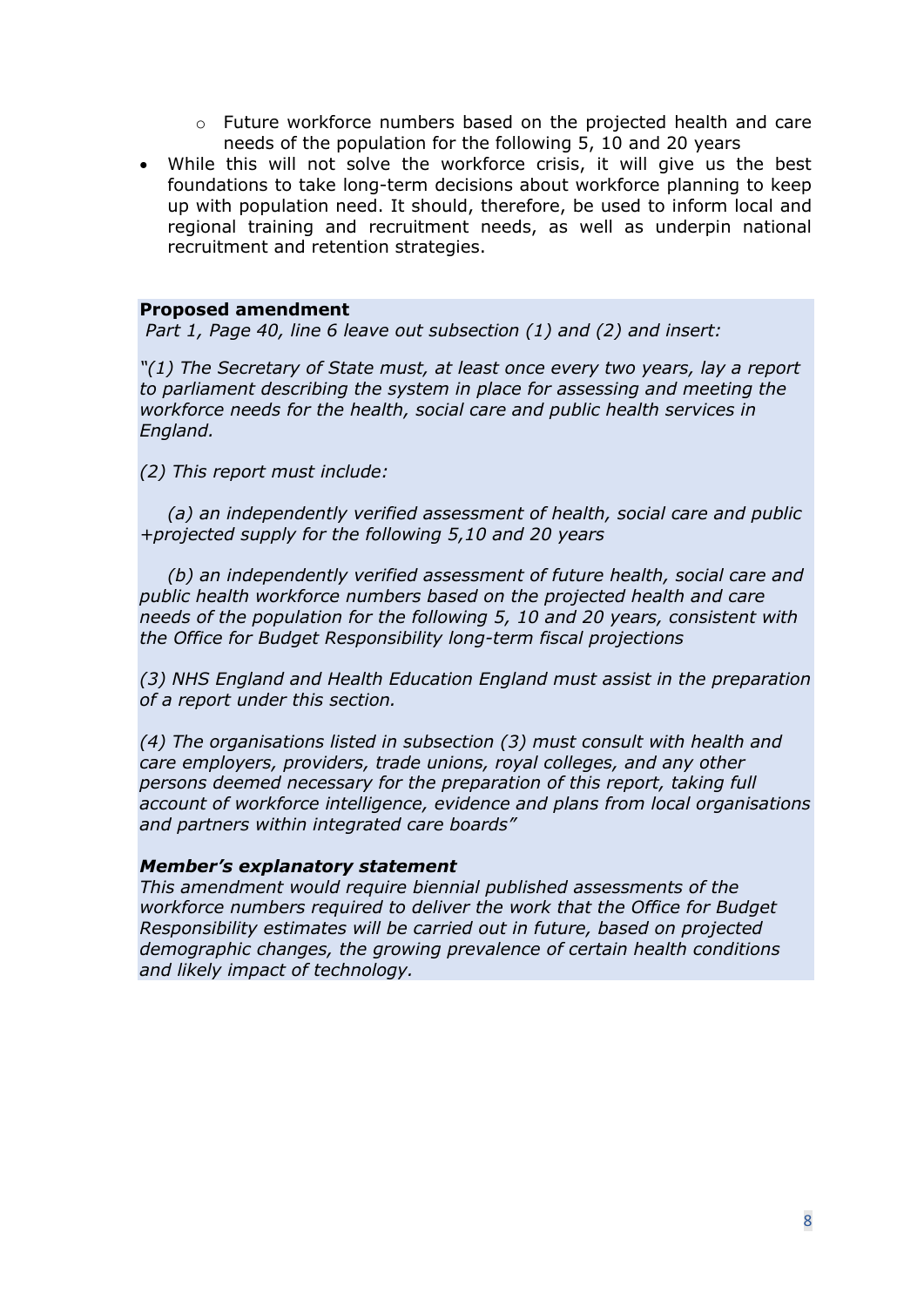# **Ensuring mental health inequalities are addressed**

There are inequalities within mental health that are varied and pervasive and affect access to services, experiences of care and ultimately, outcomes for people with mental illness. Although data on this issue is patchy, from the data that is available, there are some stark disparities which demonstrate the need for more focus and action.

For example, in the year to March 2020, Black people were more than 4 times as likely as White people to be detained under the Mental Health Ac  $t^{19}$ . LGBT people are at increased risk of common mental illness, and still experience discrimination in healthcare settings, with many avoiding seeking healthcare for this reason<sup>20</sup>. People with disabilities experience poorer recovery outcomes in IAPT services than those without a disability<sup>21</sup>, and people in lower income households are more likely to have unmet mental health treatment requests compared with those in the highest income households $^{22}$ .

The examples above, and many more, indicate that increased action on and accountability for addressing mental health inequalities, and indeed all health inequalities, is needed across the system. Although we welcome the proposals for all ICBs to have a clear duty to reduce health inequalities in access to and outcomes from services in their area, we are concerned that there is no significant change from the duties on Clinical Commissioning Groups (CCGs) currently in place as a result of previous legislation.

We would therefore urge the bill is strengthened with clearer and more direct requirements on the need to design and commission services that reduce inequalities. As we understand it, often data isn't of enough volume or quality to be fully disaggregated across different protected characteristics and therefore provide a comprehensive insight into inequalities that exist.

One way the current duties could be strengthened is through more prescriptive legislative measures to ensure local systems are proactively identifying and monitoring health inequalities across their area. There is already national level infrastructure in place to support this across many areas, but localities must further drive quality data input and put in place improved mechanisms to understand and act on what local data is showing. This should include improving data collection on access to and outcomes from health services and could also include assessing wider inequalities in the local area in relation to areas such as public health or the local NHS workforce.

<sup>21</sup> NHS England. 2020. Advancing mental health equalities strategy. Accessed at:

<sup>19</sup> UK Government. 2021. *Detentions under the Mental Health Act.* Accessed at: https://www.ethnicity-factsfigures.service.gov.uk/health/mental-health/detentions-under-the-mental-health-act/latest

 $20$  NHS England. 2020. Advancing mental health equalities strategy. Accessed at:

https://www.england.nhs.uk/wp-content/uploads/2020/10/00159-advancing-mental-health-equalitiesstrategy.pdf

https://www.england.nhs.uk/wp-content/uploads/2020/10/00159-advancing-mental-health-equalitiesstrategy.pdf

<sup>&</sup>lt;sup>22</sup> NHS England. 2020. Advancing mental health equalities strategy. Accessed at:

https://www.england.nhs.uk/wp-content/uploads/2020/10/00159-advancing-mental-health-equalitiesstrategy.pdf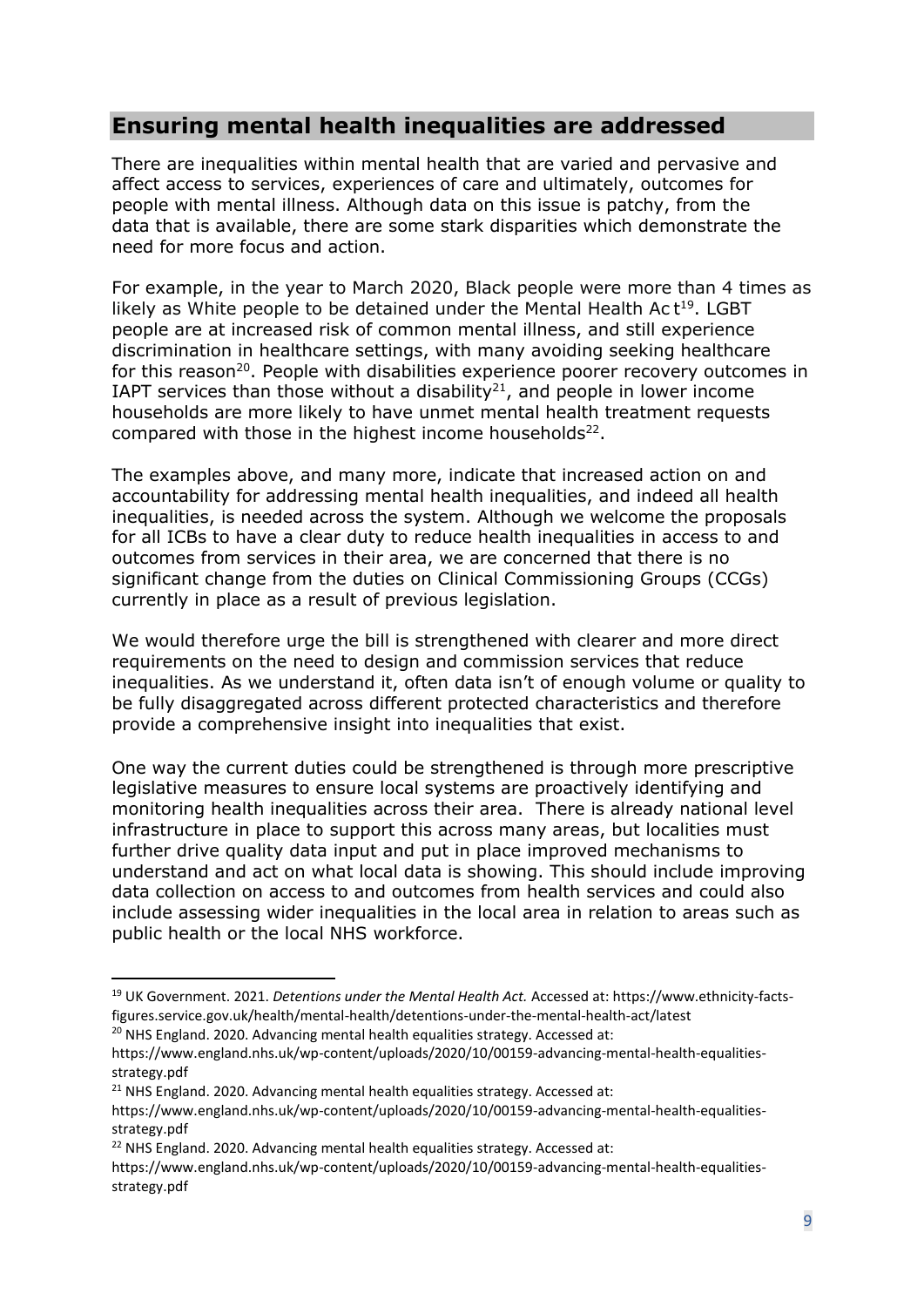We also recommend that mental health services should use the [Advancing](https://www.rcpsych.ac.uk/improving-care/nccmh/care-pathways/advancing-mental-health-equality)  [Mental Health Equalities toolkit](https://www.rcpsych.ac.uk/improving-care/nccmh/care-pathways/advancing-mental-health-equality) to help them meet these duties when it comes to the commissioning and provision of mental health services.

## **RECOMMENDATION 5: The ICB Duties 'as to reducing inequalities' (14Z35) include the requirement to implement systems to identify and monitor physical and mental health inequalities between different groups of people within the population of its area.**

- Data on health, and particularly mental health, inequalities is widely acknowledged to be substantially insufficient.
- We believe the infrastructure, supported by NHSEI, to be able to mandate local data collection to identify where local inequalities exist and monitor any changes is a vital precursor to targeted service improvement and evaluation.
- Therefore we would recommend that the duties as to reducing inequalities are expanded to include this critical element.

### **Proposed amendment**

*Part 1, Page 16, after line 28 insert:*

*"(c) implement systems to identify and monitor inequalities in physical and mental health between different groups of people within the population of its area"*

#### **Member's explanatory statement**

This amendment would require integrated care boards to set up systems to identify and monitor inequalities in physical and mental health between different groups of people within the population of its area.

# **Engagement of patients and carers, and collaboration with the VCSE sector**

Co-production is an ongoing partnership between people who design, deliver and commission services, people who use the services and people who need them. Collaborative efforts should represent the diversity of the local population in planning and decision making, to help ensure services are accessible and appropriate for different communities. Co-production has been shown to provide considerable benefits to services and patients $23$ .

The legislation in its current form includes a duty on ICBs to *"involve individuals to whom services are being provided or may be provided"* however systems should go further than simply consulting or providing information to patients, and this is already considered good practice in many areas. Models of commissioning of health services across the country have been moving toward a

<sup>23</sup> National Collaborating Centre for Mental Health. 2019. *Working Well Together.* Accessed at: https://www.rcpsych.ac.uk/docs/default-source/improving-care/nccmh/working-well-together/working-welltogether---evidence-and-tools-to-enable-co-production-in-mental-healthcommissioning.pdf?sfvrsn=4e2924c1\_2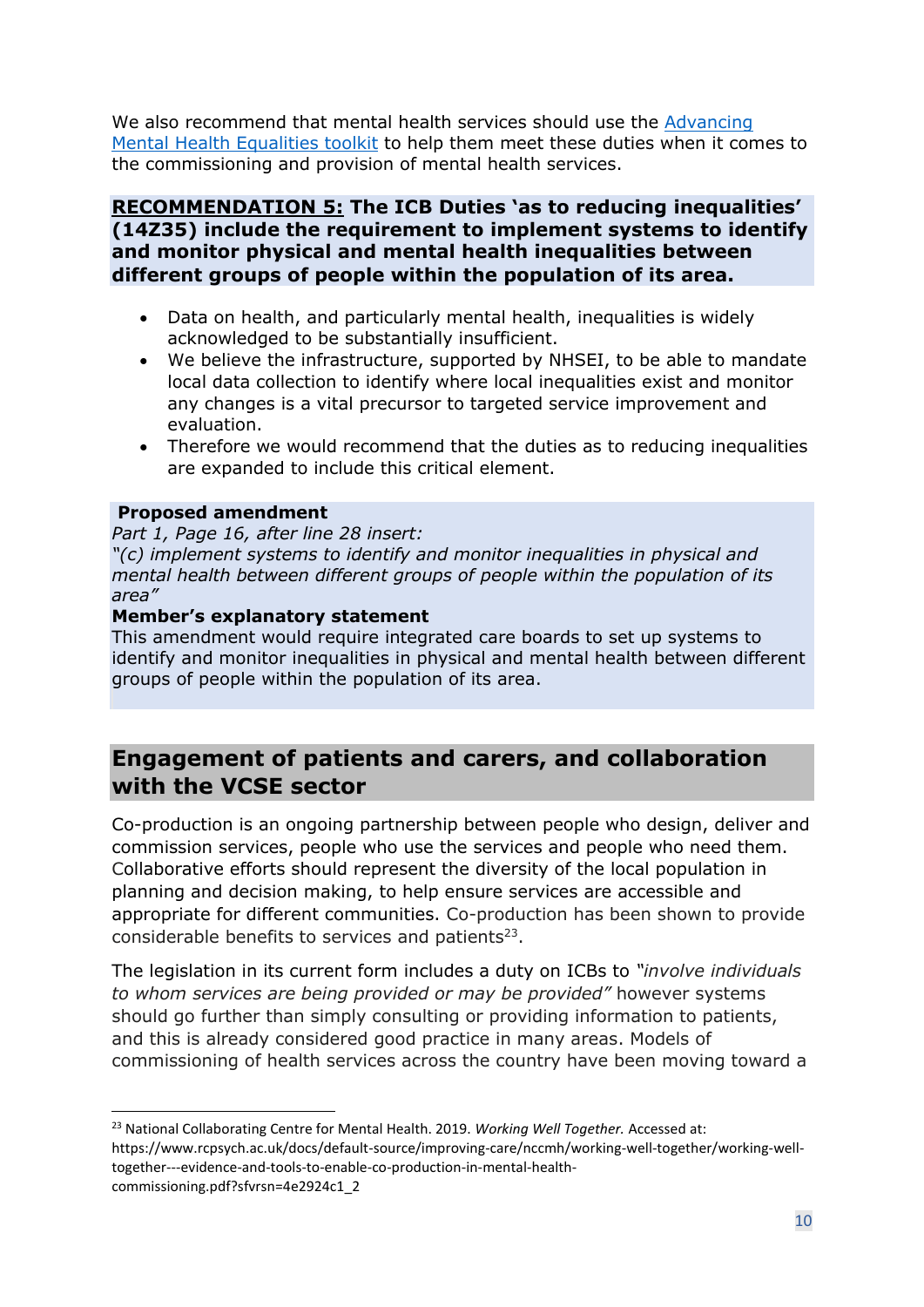model where patients and carers are not only consulted on, but help to design and evaluate services.

As *'Working Well Together: evidence and tools to enable co-production in mental health commissioning'* from NHS England and the National Collaborating Centre for Mental Health sets out:

*"The NHS Constitution for England holds public ownership in high esteem, declaring that the NHS is accountable to the public and that those who may need to use NHS services should be involved in their development and improvement. In addition, the Children Act 2004, 8 Health and Social Care Act 2012, 9 Care Act 201410 and NHS England's Patient and Public Participation Policy all require CCGs, local authorities and NHS England to embed public involvement and consultation in the commissioning of health services. Section 3.2 discusses levels of participation in coproduction in England; although these efforts rarely reach the level of genuine co-production, they provide a strong foundation and tradition on which to build."*

As stated above, the current infrastructure around patient and public involvement provides a foundation which can be built upon. We recommend that work is undertaken with patient and carer groups to explore how the current bill can be strengthened to achieve this, with the potential for amending the duty on *'Public involvement and consultation by integrated care boards (14Z44)*' to embed an approach to service design that includes co-production.

Furthermore, VCSE organisations and their workforce play a vital role in supporting people with a mental illness, and they will be key players in helping the system address the increase in demand for mental health support. They also bring a wealth of expertise and insight about the needs of their local population, including groups underserved by statutory services. VCSE organisations are also often NHS partners and providers of services, and so their contribution should be recognised and their voice included in ICS planning and decision-making.

# **RECOMMENDATION 6: Legislation is strengthened to enable more comprehensive collaboration with patients and carers in designing and evaluating healthcare services, and also further collaboration with the VCSE sector.**

- Co-production has been shown to benefit services and patients.
- If ICSs are to fulfil their duties on health inequalities, it is crucial that people who represent local populations are afforded a meaningful role in planning and decision making.
- The VCSE sector plays a critical role in supporting those with mental illness, and should be included in ICS planning and decision making.

We have not proposed a specific amendment for this issue, as we feel others may be better placed to explore and propose this.